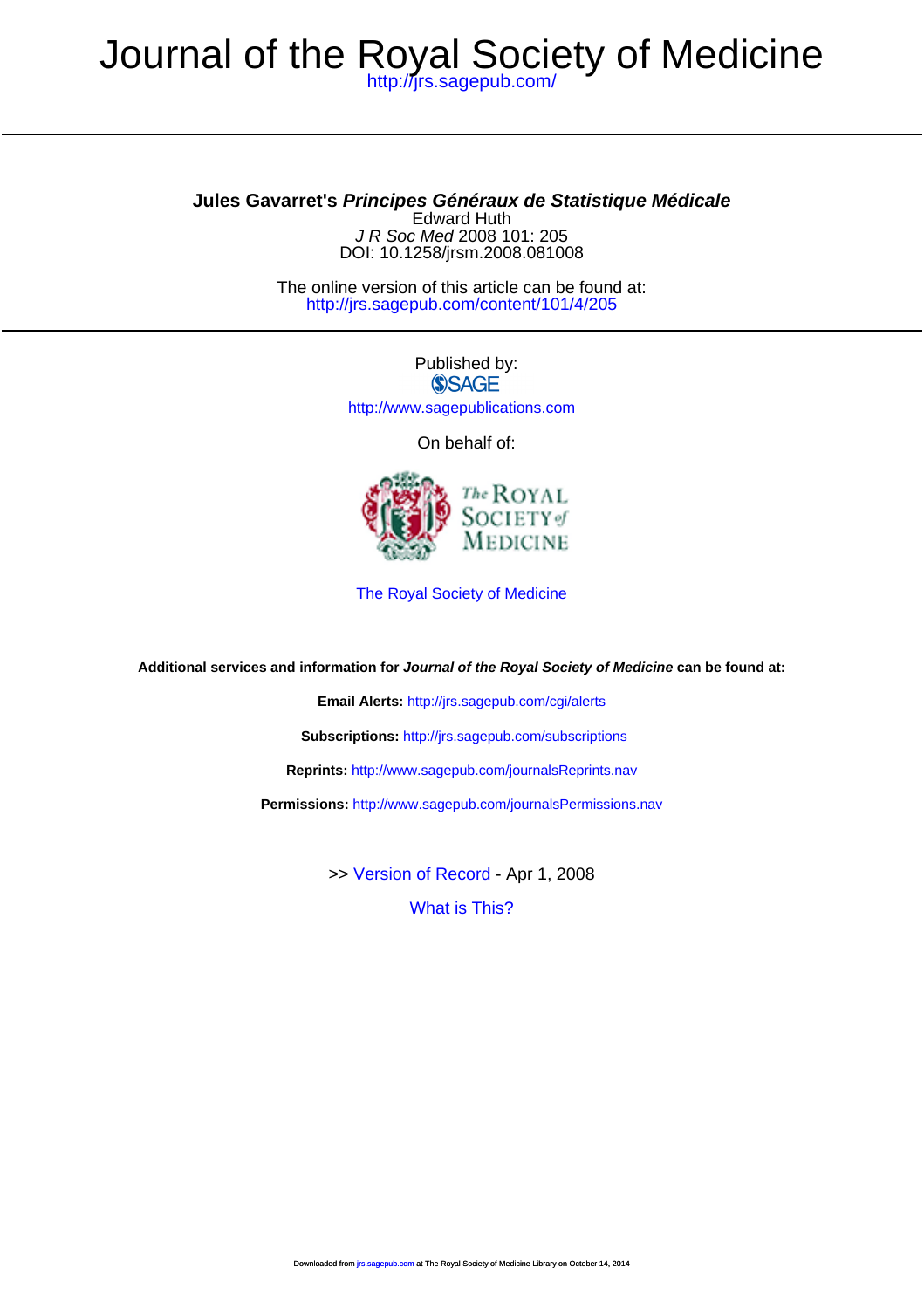

# **Jules Gavarret's** *Principes Généraux de Statistique Médicale*

## Edward Huth

1124 Morris Avenue, Bryn Mawr, PA 19010-1712, USA Correspondence to: E. Huth. E-mail: EJHuth@aol.com

#### **DECLARATIONS**

**Competing interests**

None declared

**Funding** None

**Ethical approval** Not applicable

> **Guarantor** EH

**Contributorship** EH is the sole contributor

**Acknowledgements** Additional material for this article is available from the James Lind Library website (www.jameslind library.org), where it was previously published

**The beginning of medical statistics**

The burgeoning support for evidence-based medicine in the 21st century has made clear why physicians must depend on quantitative data generated by clinical trials for decisions about treatment. The value to them of data reported from trials depends in part on the adequacy of a trial's design and how carefully the trial carried out an appropriate design. In addition, if the conclusions reached in a trial are to be reliable, they must be justified by appropriate statistical assessment of the data reported. Today's ubiquity of statistical analysis of data from clinical trials developed mainly during the second-half of the 20th century. But the concept of needing numerical data to justify conclusions about treatments goes back at least three centuries.

An early major attempt to assess with quantitative data the validity of a medical treatment came in the first half of the 18th century, when James Jurin<sup>1</sup> and other English physicians gathered data on differences in mortality from smallpox inoculation as a preventive treatment compared with mortality from naturally-acquired smallpox.<sup>2-4</sup> Jurin's judgments, however, came simply from inspecting those mortality data and not from critical statistical analysis of the validity of conclusions that might be drawn from them; such statistical methods had not surfaced for applications in medicine. His use of such mortality data can be described as descriptive statistics – crudely put, 'simply eyeballing the data'.

Jurin's simple statistical assessment of quantitative data was only one of an increasing number of such assessments in 18th century Britain.<sup>5</sup> But these judgments relied, in essence, on comparing mortality or morbidity proportions in groups of treated and untreated persons. Even the concept of considering the value of data for judgments began to be entertained. For example, in 1785 Gilbert Blane<sup>6</sup> noted that:

*'There is* . *a great difficulty attending all practical inquiries in medicine; for in order to ascertain truth, in a manner that is satisfactory to a mind habituated to chaste investigation, there must be a series of patient and attentive observations upon a great number of cases, and the different trials must be varied, weighed, and compared, in order to form a proper estimate of the real efficacy of different remedies and modes of treatment.'*

Blane's 'weighed' suggests the concept of critical statistical assessment, but there is nothing elsewhere in his book to suggest specifically how this should be carried out. There is a hint in Blane's 'compared' of the concept of looking for bias, but he does not explain his use of the word.

Relatively simple assessments of treatment data continued into the early 19th century. The most famous among these were the analyses of Pierre-Charles-Alexandre Louis (1787–1872), an eminent clinician in Paris. He used data comparing mortality of patients treated relatively early with blood-letting and others in whom treatment was delayed<sup>7,8</sup> to judge the efficacy of the treatment. Louis's reports stimulated advocacy of *la methode numerique* (the numeric method) for formal judgments on the efficacy of treatments, rather than simply accepting physicians' opinions. His reports provoked intense debates in Paris in the Académie des Sciences in 1835 and in the Académie de Médecine in 1837, one faction lauding the numerical method as a scientific advance and an opposing faction lauding the central importance of a physician's judgment based on the experience of applying a treatment to a particular patient.

## **The origins of Jules Gavarret's interest in medical statistics**

The debates in the Académies did not include any data on the precision or reproducibility of the mortality rates reported by Louis. There had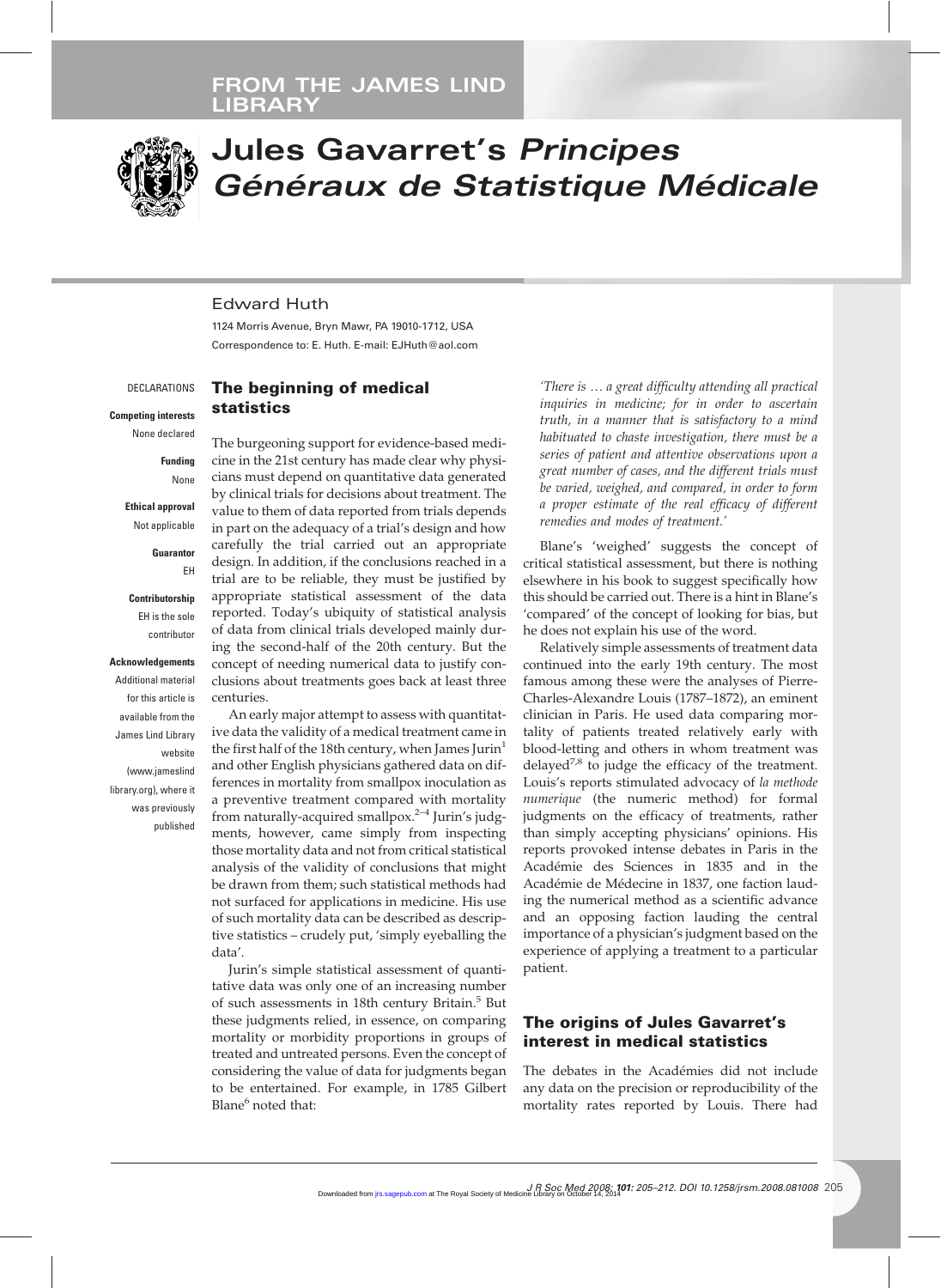already been suggestions by the French mathematicians Pierre-Simon Laplace  $(1749-1827)^9$  and Siméon-Denis Poisson (1781–1840)<sup>10</sup> that le calcul *des probabilités* (probability calculation) could be applied to judgments on quantitative data in medicine. Such calculations had already been applied in various ways – to gambling decisions, insurance risks, demographic data, juridical questions and astronomical data, amongst others – but not to judgments on medical treatment. Laplace $11$ noted in his *Essai Philosophique sur les Probabilités* (Philosophical Essay on Probabilities) its potential for its use in medicine.

*'The probability calculus can make one appreciate the advantages and disadvantages of the methods used in the speculative sciences. Thus, to discover the best treatment to use in curing a disease, it is sufficient to test each treatment on the same number of patients, while keeping all [other] circumstances perfectly similar. The superiority of the most beneficial treatment will become more and more evident as this number is increased, and the calculus will yield the corresponding probability of its benefit and of the ratio by which it is greater than the others.'*

Jules Gavarret, a young physician who had not yet established the reputation he later attained in Paris medicine, attended the debates in the Académies and applied the probability calculation to Louis' data to judge the validity of his conclusions on blood-letting. Gavarret's work surfaced in 1840 in his *Principes Généraux de Statistique Médicale ou Développement des Règles Qui Doivent Présider à Son Emploi* (General Principles of Medical Statistics, or Development of Rules That Should Govern Their Use).<sup>12</sup> It must be noted here that the meaning elsewhere of 'statistics' in medicine of this period was narrower than that of today. One of today's dictionaries of scientific terms<sup>13</sup> defines 'statistics' thus:

*'A discipline dealing with methods of obtaining data, analyzing and summarizing it, and drawing inferences from data samples by the use of probability theory.'*

In Gavarret's time, 'statistics' in medicine represented the first half of this definition and not the 'inferences' in the second half. In the case of a datum on a mortality rate, an inferential statistical analysis of the data could permit one to judge the probable range of mortality data that would be found with re-sampling of a patient population. As will be seen below, Gavarret's book appears to be the first and pioneering work on how to apply

inferential statistics to therapeutic data for critical judgments on the value of therapies. His book has never been translated into English for publication, and awareness of his concepts has been largely limited to historians of medicine and statistics. My translations are not highly literal but are cast, I hope, in today's scientific idiom in English. Parts of the quotations within 'square brackets'  $([-...]$ are my judgments on proper explanatory enlargements of Gavarret's own text.

## **Who was Gavarret and what propelled him to write his** *Principes***?**

Louis-Dominique-Jules Gavarret<sup>14,15</sup> was born 28 January 1809 in Astaffort, Lot-et Garonne, a town roughly half way between Bordeaux and Toulouse. In 1829 he entered l'école Polytechnique in Paris and then in late 1831 went into military service as an artillery officer ('un sous-lieutenant d'artillerie'). At the beginning of 1833 he resigned his commission to begin medical studies with the already eminent Gabriel Andral (1797-1876).<sup>16</sup> Gavarret's collaborative research with Andral centred on chemical studies of blood and respiration, and they helped to establish clinical chemistry and haematology as clinical sciences. Andral was among the supporters of Louis and his advocacy of the numerical method for judgments on treatments, but Andral apparently did not stimulate Gavarret's statistical inquiry into Louis's data. In his preface to *Principes*, Gavarret describes (pp. ix–xi) the stimulus:

*'At the time I began my medical studies, one heard everywhere of propositions mathematically proved, of laws mathematically established. From the professor and academician to the lowliest student, everyone spoke the same way. One had to say, truly, that thanks to the rigor of the new methods of investigation, nothing could stop the progress of medicine. However, on considering this more closely, one was not slow to see that if the great studies of pathological anatomy had made and were making clear every day the great service of research in establishing the site, and defining diagnostic criteria, of diseases, therapy was far from making such rapid progress* . *In the midst of so many tireless and meritorious students [of new therapies], several distinguished men perseveringly fought for adopting the use of statistics in medicine.* [Note that here Gavarret is using statistics solely in the sense of numerical data, what we can call descriptive statistics, and not in the sense of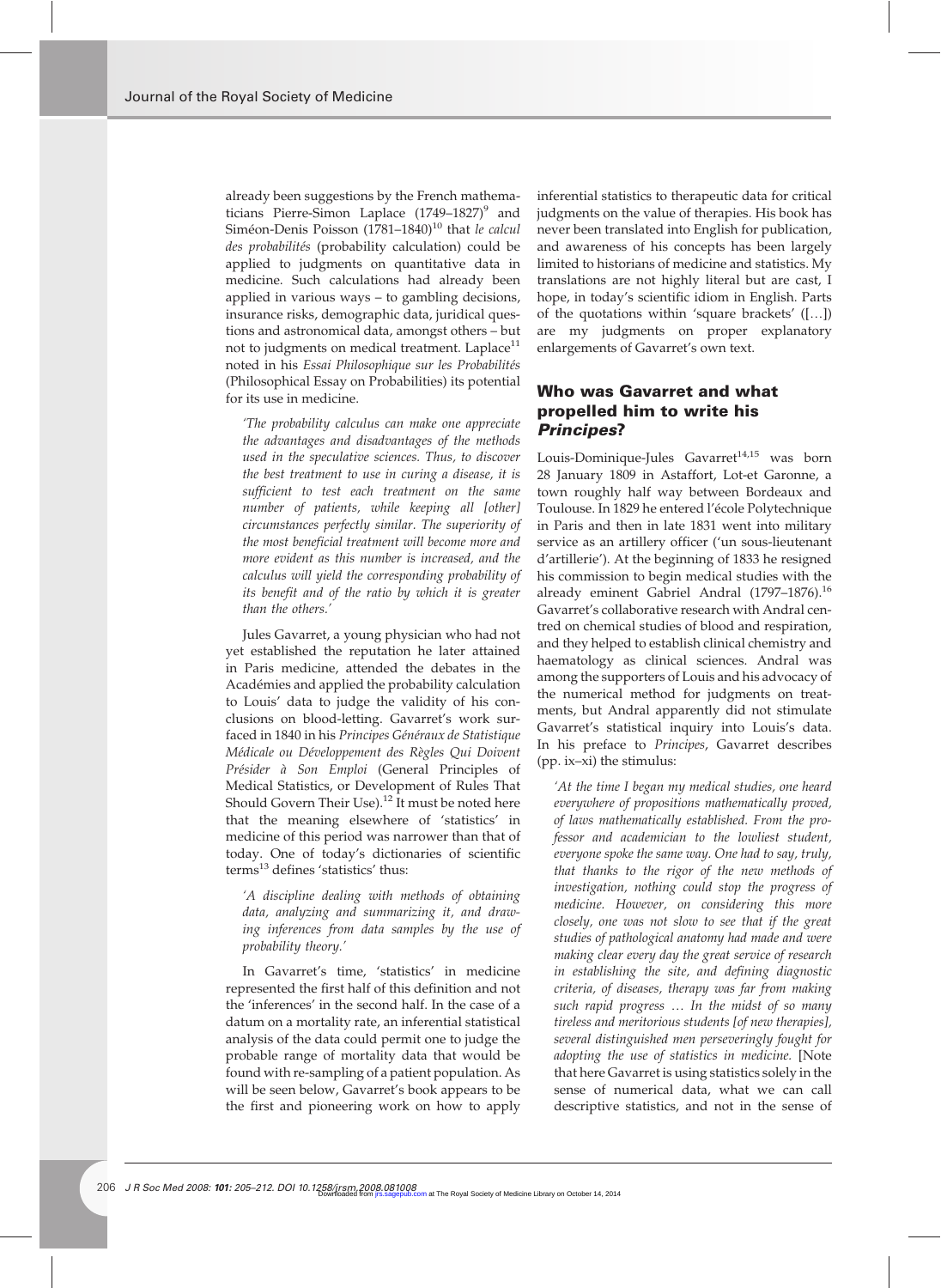today's inferential statistics.] *It was, they said, the sole means of collecting the current results of therapies. With no aim but looking for the truth, I gave myself up to a serious study of works published on this subject; I followed with the greatest care the arguments made in the medical journals, and despite all my efforts, it was impossible at first to understand what seemed to be attached to this discussion. For finally, in the way which the question was posed and seen, was it seen as debating for one side or the other? Only to know if one replaced by numeric reports the words often, rarely, in most cases, et cetera, et cetera? The numerical method, considered from this narrow point of view, could be taken to mean a simple reform of language, but it was impossible to see it as a question of scientific method and philosophic principle.'*

Then Gavarret describes the debate in the Académie des Sciences in October 1835 that stimulated his interest in applying probability calculation to therapeutic data.

*'From the beginning the field of discussion was widened; instead of considering what up to then was called the numeric method, there was discussion of the possibility of applying probability calculation to therapeutic research. The reporter, M. Double, opposed the possibility of this application. Navier, in an outstanding discourse, treated the principal points of the topic with the greatest lucidity and closed with conclusions favourable to this kind of calculation.'*

Claude-Louis-Marie-Henri Navier (1785–  $1836$ <sup>17</sup> was a highly regarded mathematician and engineer who had been elected to the Académie des Sciences in 1824. He had been a member of the faculty of the école Polytechnique, attended by Gavarret before the start of his short military career and probably regarded by him as a speaker with real authority (pp xi, xii).

*'From then on I had the conviction that the question of medical statistics was not a trivial one but right off a question exciting one's further interest. Navier's discourse made clear his grasp of the subject and the judgments one could draw from the use of the principles of probability calculation in therapeutic research.'*

On the following page, Gavarret makes clear his dependence on the mathematician Poisson for applying the probability calculation to medical data.

*'The sources from which I have drawn the principles I develop on this subject are the course of*

*M. Poisson* [in the école Polytechnique?] *and his fine work on the Probabilité des Jugements.'*

Gavarret goes on in his Preface (p xv) to justify further his writing of *Principes*. Here is his central stimulus.

*'A final reason that got me to prepare this book is the complete lack of any work on the use of calculation in medicine. One has been able, it is true, to properly speak of "statistics", of "probability calculation", of "numeric method", et cetera, but no one has had the idea of preparing a treatise on this material. And, nevertheless, is it not indispensable that physicians, strangers for the most part to the study of higher mathematics, have at their disposal, stripped of all algebraic formulas, the fundamental principles on which depend all investigations with medical statistics? I thus tried to do nothing less than fill this important void up to now in [medical] science.'*

The Preface is followed by four Chapters. Following these are six Notes providing the calculation methods and results that have been summarized and discussed in the preceding two chapters. Chapters I and II discuss general principles underlying and justifying Gavarret's more specific discussion in Chapters III and IV, such as the inadequacy of logic for coming to conclusions about results in medicine, the influence of variables on determining 'facts' in medicine, and other similar considerations.

## **Gavarret's definition of the conditions for reliable statistical analysis**

Gavarret's Chapter III (p 100), *Application of the Law of Large Numbers to Therapeutic Research*, opens with an echo of Laplace's '[testing] each treatment on the same number of patients, while keeping all [other] circumstances perfectly similar'.

*'Observations, to be legitimately added up, do not have to be identical, but only related to phenomena whose manifestation was due to the effect of any cause among a group of possible invariable causes during the whole duration of the trial* . *It is thus the group of all possible causes of death and of cure that affect the patients that one has to make invariable to be able to regard a medical statistic as containing homogeneous qualities.'*

He then specifies (pp 110–2) the five principles that define 'the sources of all possible causes of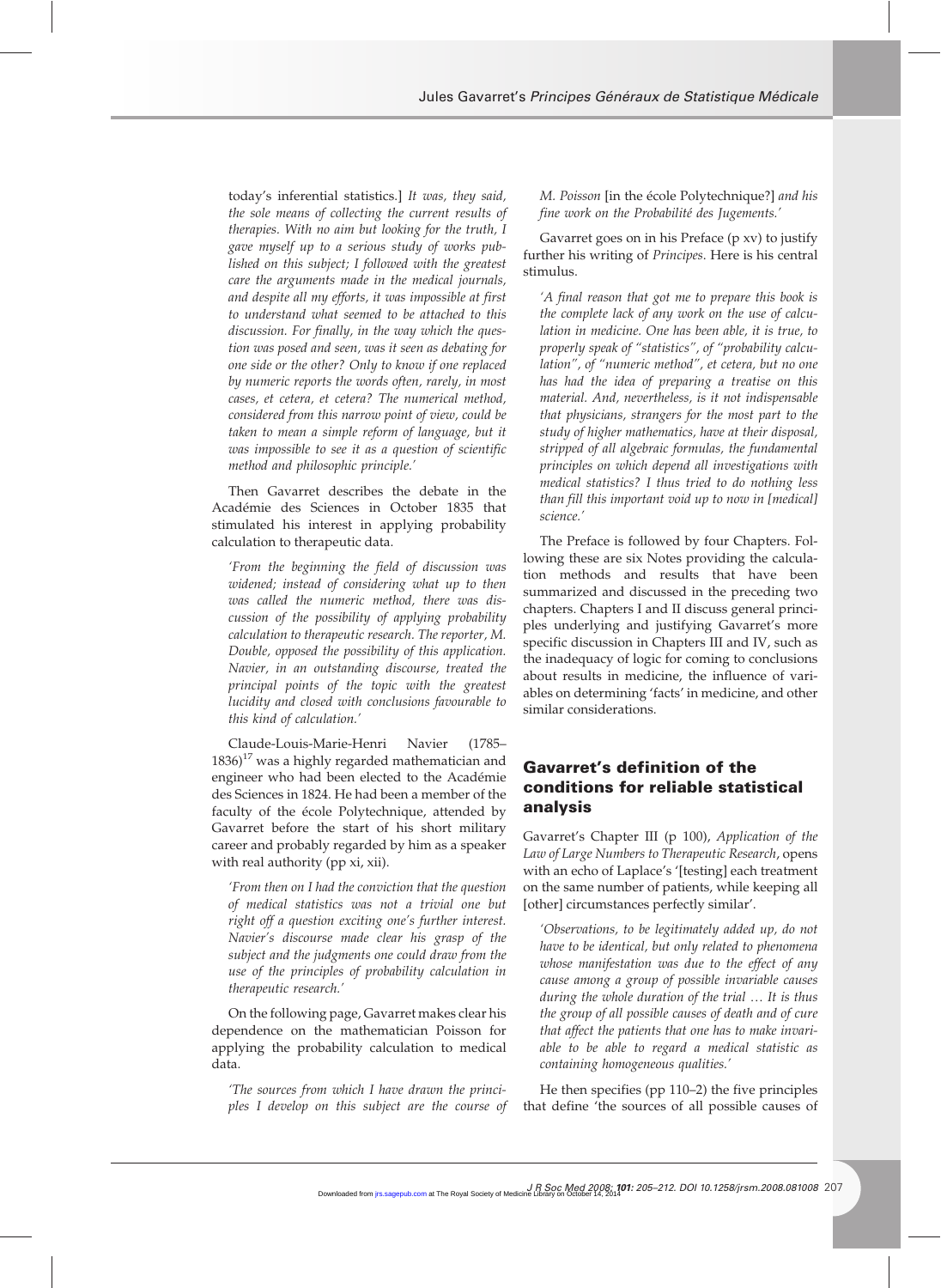death and cure that affect a patient with a known disease and treated with a medication'.

- (1) *'The individual conditions* . *All the circumstances that relate to the age and the sex of the patient, to his temperament, and to his constitution, to the diseases he has already had, to the state of his health in which the present affliction presented* .
- (2) *The state of health preceding the development of the illness* . *The profession, the social position, the life style of the patients, the condition of ventilation, of nourishment which they regularly find themselves, the moral influences that might have affected them.*
- (3) The hygienic conditions during treatment ... The *healthiness of the place in which the patient was cared for, the moral influences that could have affected him during the duration of the illness, and the exactness with which the orders of the physician were carried out.*
- (4) *The illness itself* . *All the causes that relate to the nature of the illness, to the extent and severity of the organic lesions, to its influence on all the body's economy, to the time between the onset of the illness and the beginning of treatment, to the various complications that could develop during the course of observation.*
- (5) *The therapeutic method used* . *Not only such and such medication, but all the means that make up the treatment of the patient. The dose used could vary depending on the particulars of the cases.'*

A few pages further on (pp 116–7) he defines the conditions needed during a trial for proper statistical judgments.

*'So that a statistic can be considered composed of similar facts, and that therefore its information can enable us to measure the value of a medication, the observer has to hold to the following conditions:*

- (a) *The patients have to be drawn exclusively in the same locality and from the same classes of the population.*
- (b) *The experienced illness has to have a precise diagnosis and perfect definition. It has to be nosologically well delineated and separate from the illnesses resembling it most in this group* .
- (c) *The statistic within the makeup of the illness considered to be specific has to contain the precise indication of the number of cases within each of its varieties.*
- (d) *The medication tried has to be clearly formulated, as well as its main modifications for each of the varieties of the illness.*
- (e) *The medical statistician has to be competent.'*

Surely it is clear from these last two excerpts that Gavarret is setting very high standards for the design of trials and the quality of the data that will result from a trial. But it must be kept in mind that Gavarret did not necessarily have in mind prospectively-initiated trials but, perhaps, simply case collections for comparisons of a treatment and no treatment, or of two different treatments. They are standards that some investigators years later attempted to meet in case-control or cohort studies. The practical difficulties in thus trying to meet such standards eventually led to the development of design methods to attempt, instead, to carry out adequate randomized allocations of patients to one of two or more arms of a prospectively-initiated trial, so that influences on the outcome variable studied, other than the treatment itself, would be adequately distributed between, or among, trial arms. The fidelity of the randomization could then be judged by comparing potentially significant prognostic variables other than the treatment(s) under study in the patients in the different arms of the trial. These were developments that did not fully develop for medicine until the second half of the twentieth century. I have found no evidence in *Principes* suggesting that Gavarret anticipated the need for alternation or rotation to treatments being compared. There is, however, a suggestion that he anticipated the need for randomization in selection of patients for treatment in each arm of a treatment regimen. This can be seen below in the quotation from *Principes*, page 156.

Gavarret applies Poisson's probability calculation to Louis' mortality data. In his Chapter III, to demonstrate the weakness of 'the numerical method' when the probable correctness of a datum from a numerical summary of outcomes is not known (p 141), Gavarret applies *le calcul des probabilités* (probability calculation) of Poisson to data from Louis on 'cures' and 'death' in 140 patients treated with blood-letting.

*'To finally finish with numerical reports considered as a measure of the influence exercised by a medication, look at what errors have been recently produced by the physicians recommending the use of statistics. We will be satisfied with one example of such and we will allow ourselves to select those of M. Louis, which represent the largest number of observations. This skilful observer, in his research on typhoid fever, has tried to classify the treatment*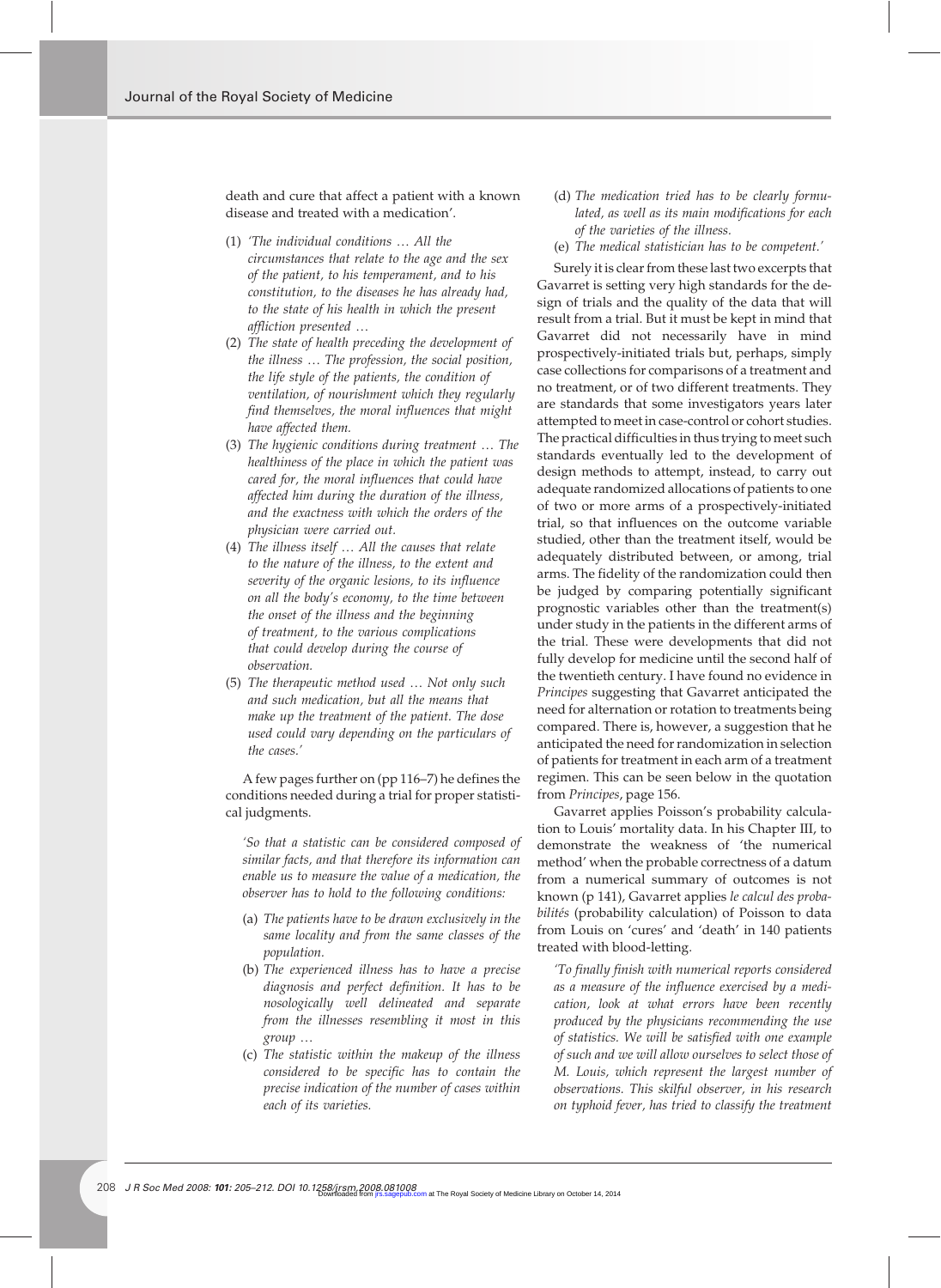*of this disease in carrying out the most detailed analysis of 140 cases of this disease. The observed subjects are divided thus:*

*52 died 88 cured 140 total patients*

*Thus the mean mortality is, in these cases, equal to 0.37143.*

*This is to say, in taking this datum as the average measure of the cure used, one has to take as shown that 37143 persons among 100,000 patients died or approximately 37 of 100 patients*. [In today's terms, 37%.] *If, with the help of the principles*

*of the law of numbers, we seek to determine the extent of possible error that may weaken such a conclusion, we find it equal to 0.11550.*

*Thus all that we have learned from the work of M. Louis, in reality, is that under the influence of the curative means used in his 140 observations the number of deaths must vary between 48 493 and 25 593 per 100 000 patients, or approximately between 49 and 26 per 100 patients.'*

Here Gavarret tells us that we cannot take 37% [0.37143] to necessarily be the true mortality with this treatment. With a sample of 140 patients, the true mortality could be, with a probability of just over 99.9 to 1, as high as 49% or as low as 26%, depending on which 140 patients made up the sample. He goes on demonstrate that, as the number of patients sampled goes up, the range of probably correct values for mortality narrows. He used term 'les limites d'oscillation' (limits of oscillation) when referring to this range of calculated values.

## **Judging differences in the effects of two different medications**

In the closing ten pages of Chapter III, Gavarret shows (pp 156–7) how calculating 'the limit of possible errors' enables one to judge whether a difference between two average mortality rates in two groups of patients – each group having been received different treatments – probably represents a true differential effect between the treatments.

*'Suppose that in an epidemic, 500 patients chosen at random have been assigned to a medication, and 500 others also chosen at random to a different treatment, one were to obtain the following results:*

| 1st medication         | 2nd medication           |
|------------------------|--------------------------|
| 100 died               | 150 died                 |
| 400 cured              | 350 cured                |
| 500 patients           | 500 patients             |
| Under the influence    | Under the influence of   |
| of this first          | this second medication   |
| medication, there have | there have to die 30,000 |
| to die 20,000 persons  | persons of 100,000       |
| of 100,00 patients     | patients                 |
|                        |                          |

*The difference between the two mortalities is thus: 10,000 of 100,00 patients*

*In thus following the logic of M. Louis, one concludes from it that the first medication is preferable to the second.*

*To estimate the true value of this difference, in calculating the limit of possible errors in this case, we will find it equal to 7,694 of 100,00 patients.*

*The difference between the mortalities found is greater in this a posteriori conclusion, so thus we must recognize that in reality the first medication is superior to the second.'*

The mathematical details of these calculations are in *Principes*'s Note D (pp 287–8).

#### **Gavarret's summary of his views**

The closing chapter of *Principes* takes up application of the probability calculation (determining the limits of possible errors) to medical demographic, non-therapeutic questions and need not be considered here. It is followed, in addition to the technical Notes mentioned above, by Gavarret's General Conclusions (pp 245–8), the first seven of which are relevant to his views on judging the effects of therapies.

*If we now take a quick look at all of the considerations we have developed in the course of this work, we are led to put forth the following propositions as definitely demonstrated.*

#### *PROPOSITION I*

*The rules of logic are inadequate for judging the effect of a given medication in an equally given disease and for classifying the medications recommended for this same disease in the order according to their effects.*

#### *PROPOSITION II*

*The principles of the law of large numbers are strictly applicable to therapeutic research and are solely able to solve these two important problems. PROPOSITION III*

*The mean mortality, as provided by statistics, is never the exact and precise representation of the*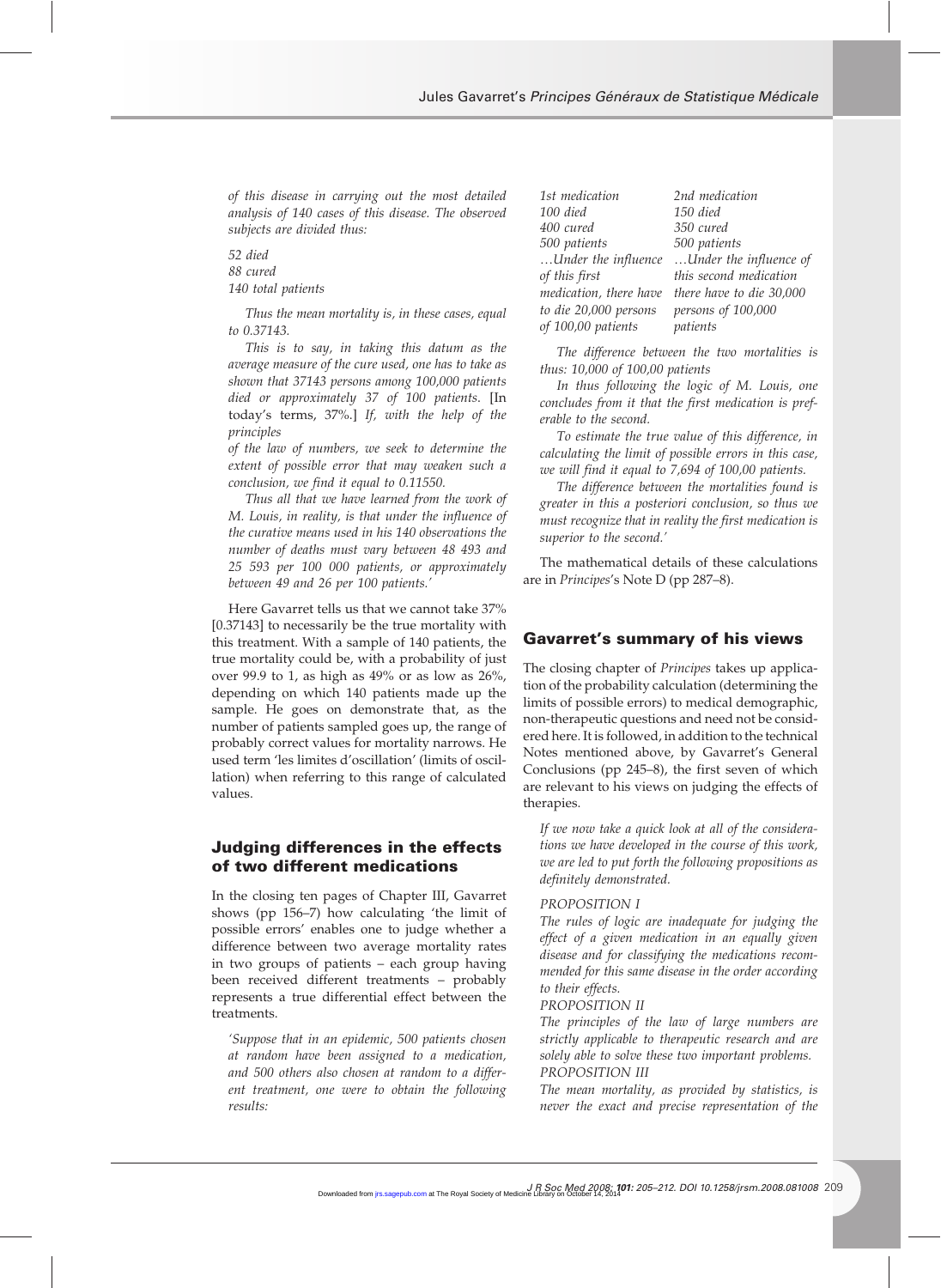*effect of the treatment tried but approaches it as the number of observations is increased.*

*PROPOSITION IV*

*A therapeutic law ensuing from the comparison of a small number of observations may be so far from the truth that it merits no degree of confidence in any case whatsoever.*

#### *PROPOSITION V*

*A therapeutic law can never be absolute; its application can always oscillate between certain limits which are all the narrower the more the collected observations are multiplied and which one can determine with the aid of the numbers constituting the statistics that have provided the law.*

*PROPOSITION VI*

*To be able to decide in favour of one treatment over another, it is not enough that the method yields better results but that the difference found must also exceed a certain limit, the value of which is a function of the number of observations.*

#### *PROPOSITION VII*

*Any difference between the obtained results that is below this limit, while this limit decreases as the number of observations increases, must be disregarded and deemed void.'*

The remaining three propositions summarize Gavarret's conclusions in Chapter IV.

## **The reception and fate of Gavarret's** *Principes*

Gavarret's book got wide attention in Europe and some notice in the USA.<sup>18</sup> The one American visibly impressed with Gavarret's thinking was Elisha Bartlett (1804–1855).<sup>19</sup> Bartlett had spent many months observing medicine in Paris after his graduation in 1826 and apparently read French without difficulty. In his 1844 *An Essay on the* Philosophy of Medical Science<sup>20,21</sup> he gives seven pages to summarizing, with clear approval, Gavarret's principles needed for the collection of satisfactory data on treatments and the need for large numbers of cases in trials.

*'*. *I shall enter into a somewhat detailed exposition of the subject before us* . *the treatment of disease; for the materials of which I am almost entirely indebted to the admirable treatise of M. Gavarret, on Medical Statistics.'*<sup>20</sup>

European views of Gavarret's *Principes* through the remainder of the 19th century differed widely, ranging from approval with advocacy of Gavarret's views and procedures, to complaints that they did not contribute to 'science'.<sup>17</sup> Yet by the end of the nineteenth century, Gavarret's application of the probability calculation for inferential statistical judgments on treatments seems to have sunk out of sight. It seems to have been unknown to (or unacknowledged by) the early twentieth century founders of the principles on which medical statistical concepts and methods now stand; for example, such men as William Sealy Gosset ('Student') (1876–1937), Ronald Aylmer Fisher (1890–1962), Jerzy Neyman (1894– 1981) and Austin Bradford Hill (1897–1991). In particular, the 1934 paper in which Neyman<sup>22</sup> advanced the concept of confidence intervals and coined the term does not mention Gavarret and his use of the calculation of limits of possible error.

*'The form of this solution [of the problem of finding 'the distribution of certain characters in repeated samples'] consists in determining certain intervals, which I propose to call confidence intervals* ... *in which we may assume are contained the values of the estimated characters of the population.'*

It seems fair to say that the concept in Gavarret's pioneering use of the probability calculation for estimation of the limits of possible error (limits of oscillation) for inferential judgments on data on treatment surfaced and became widely applied in the form of today's closely-related and widely applied confidence intervals more than a century after publication of his *Principes*. Gavarret's statistical work has been well represented in late 20th-century histories of statistics.<sup>23</sup> Both David Lilienfeld<sup>24</sup> and Alvan Feinstein<sup>25</sup> specifically refer to his probability calculation as producing the equivalent of today's confidence interval.

It is important to emphasize, however, that Gavarret's book was not 'pioneering' in the sense of offering an innovation in statistical concepts and methods. But it does appear to be 'pioneering' in that, as far I know, it was the first application of a method in inferential statistics to a medical question about the efficacy of a treatment. As I have already noted above, the probability calculation had been applied in other fields but not, apparently, to questions in clinical medicine.

The most prominent of early advocates of a wider use of confidence intervals in reporting medical research was Kenneth Rothman,<sup>26</sup> founding editor of the journal *Epidemiology*. The strongest advocates among English-language clinical journals were the *Annals of Internal Medicine* in the USA and the *British Medical Journal* in the UK, with their publication in the 1980s and early 1990s of a number of articles of advocacy.<sup>27</sup> In general,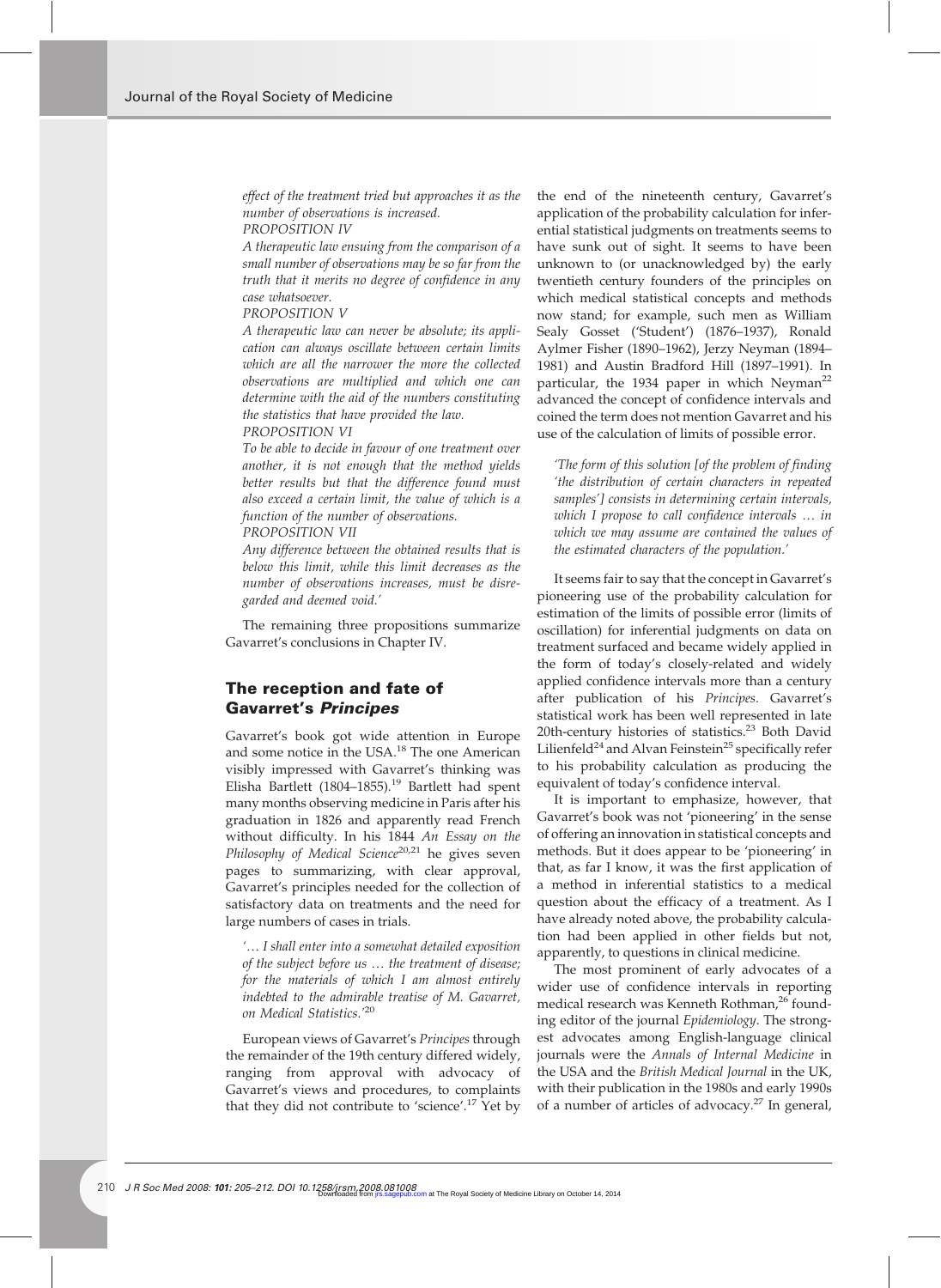the position of the advocates was that the confidence interval gave more information on the reported variables than the then much more widely used hypothesis testing and resulting *P* values.

## **The remainder of Gavarret's life**

After publication of *Principes*, Gavarret did not return to work on medical statistics. He continued work with Andral on blood chemistry and respiratory physiology. His later work covered many topics in biophysics and physiology, including acoustic and phonation phenomena, heat production and vision, and his productivity is manifested in the 85 references to his publications in the Index-Catalogue of the Library of the Surgeon General's Office.<sup>28</sup> Gavarret developed a prominent place in Parisian medicine and medical education, serving for a term as president of l'Académie de Médecine. His scientific eminence was recognized in 1847 with the decoration of the Legion of Honor, and fully marked in 1886 with his appointment as a Commander of the Legion. He died in 1890, four years later, aged 91.

### **Conclusion**

Why did the view of what was needed in criticallyjudged numerical data for conclusions on the value of treatments – a view exemplified by Gavarret's *Principes* – take over a century to be applied for estimating the value or lack of value of a treatment? The answer is probably complex. Clearly, innovations in treatment, aside from surgery, were scarce through the nineteenth century until the years around the beginning of the twentieth century. Established treatments were apparently generally accepted as justified during a continuing reign of authoritarianism in medicine: what the professor says is right and need not be challenged by running trials to re-examine a treatment's efficacy. Perhaps these emerged only when economic pressures and the growth of complexity in treatment possibilities began to tell us that we had better be sure of the value of what we do in medicine. There may be other reasons yet to be teased out by historians.

#### **References**

Jurin J. A letter to the learned Dr. Caleb Cotesworth, F. R. S. of the College of Physicians, London, and physician to St. Thomas's Hospital; containing a comparison between the danger of the natural small pox, and that given by inoculation. *Philos Trans R Soc Lond* 1724;**32**:213–27

- 2 Miller G. *The Adoption of Inoculation for Smallpox in England and France.* Philadelphia: University of Pennsylvania Press; 1957
- 3 Rusnock AA. *Vital Accounts: Quantifying Health and Population in Eighteenth-Century England and France.* Cambridge: Cambridge University Press; 2002
- 4 Huth EJ. Quantitative evidence for judgments on the efficacy of inoculation for the prevention of smallpox: England and New England in the 1700s. In: *The James Lind Library* 2006 www.jameslindlibrary.org
- 5 Tröhler U. *'To Improve the Evidence of Medicine': The 18th Century British Origins of a Critical Approach.* Edinburgh: Royal College of Physicians of Edinburgh; 2000
- 6 Blane G. *Observations on the Diseases Incident to Seamen.* London: Joseph Cooper; 1785. p. ix
- 7 Louis PCA. *Recherches sur les effets de la saignée dans quelques maladies inflammatoires et sur l'action de l'émétique et des vésicatoires dans la pneumonie.* Paris: Librairie de l'Académie royale de medicine; 1835
- 8 Morabia A. Pierre-Charles-Alexandre Louis and the evaluation of bloodletting. In: *The James Lind Library* 2004 www.jameslindlibrary.org
- 9 Gillispie CG, Laplace, Pierre-Simon, Marquis de. *Dictionary of Scientific Biography. Volume XV, Supplement I. Roger-Adams—Ludwik Zejszner.* New York: Charles Scribner's Sons; 1978. p. 273–403
- 10 Costabel P, Poisson, Siméon-Denis. *Dictionary of Scientific Biography. Volume XV, Supplement I. Roger-Adams— Ludwik Zejszner.* New York: Charles Scribner's Sons; 1978. p. 480–90
- 11 Laplace PS. *Philosophical Essay on Probabilities. Translated from the Fifth French edition of 1825. With Notes by the Translator.* New York: Springer-Verlag; 1994. p. 61
- 12 Gavarret J, ed. *Principes Généraux de Statistique Médicale ou Développement des Règles Qui Doivent Présider à Son Emploi [General Principles of Medical Statistics, or Development of Rules That Should Govern Their Use].* Paris: Bechet Jeune et Labé; 1840. p. 61
- 13 Statistics. In: *McGraw-Hill Dictionary of Scientific and Technical Terms.* Third Edition. New York: Mc-Graw Hill; 1984. p. 1548
- 14 Le Tourneur S, Gavarret. *Dictionnaire de Biographie Française. Tome Quinzième.* Paris: Librairie Letouzey et Ané; 1982. p. 875
- 15 Matthews JR, Gavarret, Jules. *Encyclopedia of Biostatistics.* New York: John Wiley & Sons; 1998;**Volume 2**:1608–9
- 16 Prevost M, Andral (Docteur Gabriel). *Dictionnaire de Biographie Française. Tome Deuxième, Aliénor - Antlup.* Paris: Librairie Letouzey et Ané; 1936. p. 871–4
- 17 McKeon RM, Navier, Claude-Louis-Marie-Henri. *Dictionary of Scientific Biography. Volume X, S. G. Navashin - W Piso.* New York: Charles Scribner's Sons; 1974. p. 2–5
- 18 Matthews JR. *Quantification and the Quest for Medical Certainty.* Princeton, NJ: Princeton University Press; 1995. p. 16–8
- 19 Osler W. *Elisha Bartlett, a Rhode Island Philosopher: An Address Delivered before the Rhode Island Medical Society, Dec. 7th, 1899.* Providence: Snow & Farnham, printers; 1900
- 20 Bartlett E. *An Essay on the Philosophy of Medical Science.* Philadelphia: Lea & Blanchard; 1844. p. 159–65
- 21 Huth EJ. Transatlantic ideas on the philosophy of therapeutics in the middle of the 19th century. In: *The James Lind Library* 2006 www.jameslindlibrary.org
- 22 Neyman J. On the two different aspects of the representative method: the method of stratified sampling and the method of purposive selection. *J R Stat Soc* 1934;**94**:558–625